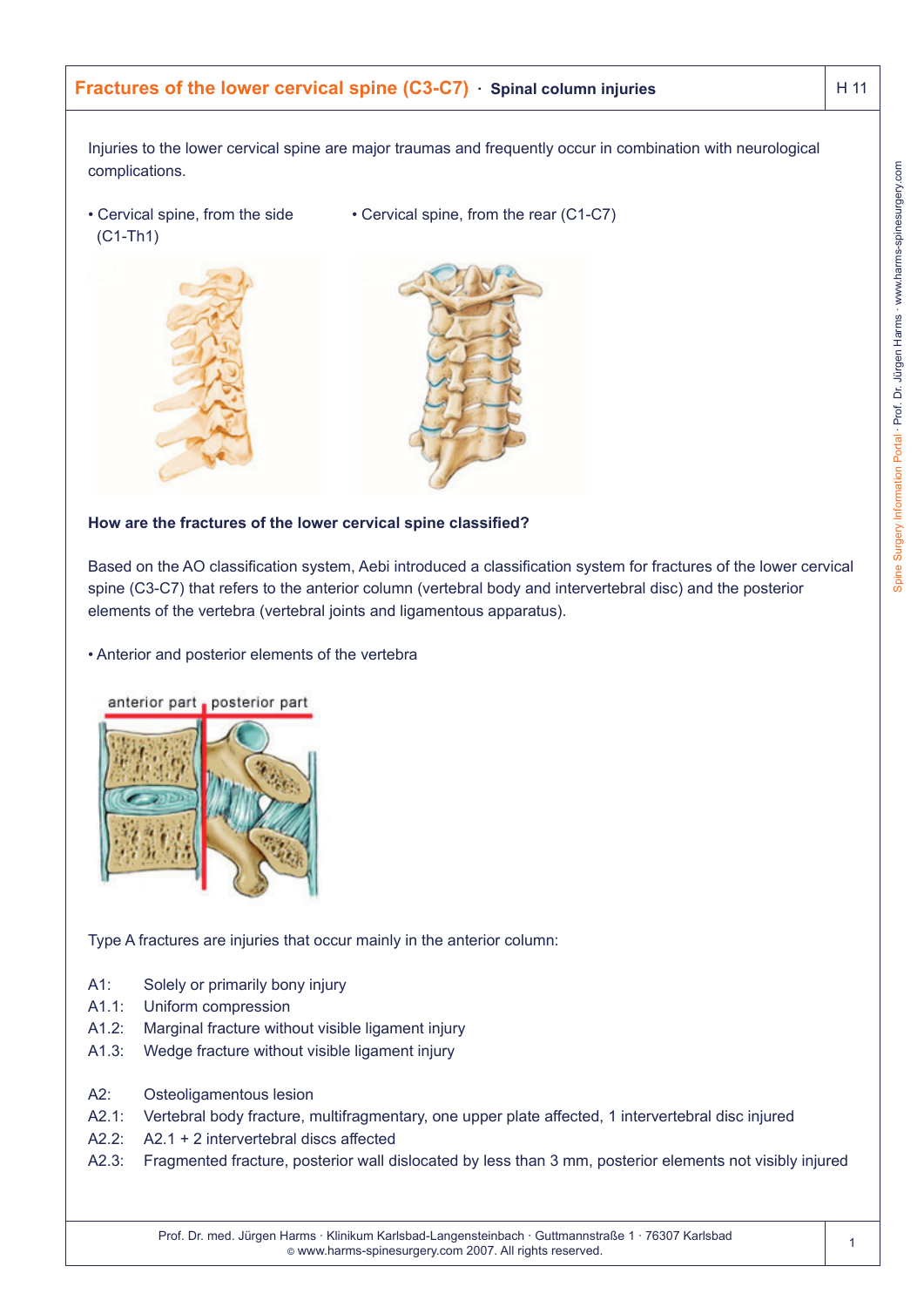| Fractures of the lower cervical spine $(C3-C7)$ $\cdot$ Spinal column injuries<br>H 11 |                                                                                                                    |  |
|----------------------------------------------------------------------------------------|--------------------------------------------------------------------------------------------------------------------|--|
| A3:                                                                                    | Solely or primarily ligamentous lesion                                                                             |  |
| A3.1:                                                                                  | Rupture of the anterior longitudinal ligament and intervertebral disc                                              |  |
| A3.2:                                                                                  | Traumatic disc hernia                                                                                              |  |
|                                                                                        | Type B fractures are injuries that generally occur in the posterior elements:                                      |  |
| $B1$ :                                                                                 | Solely or primarily osseous lesion                                                                                 |  |
| B1.1:                                                                                  | Isolated fracture of the posterior elements                                                                        |  |
|                                                                                        | (1) Spinous process                                                                                                |  |
|                                                                                        | $(2)$ Arch                                                                                                         |  |
|                                                                                        | $(3)$ Both                                                                                                         |  |
| B1.2:                                                                                  | Fracture of the small vertebral joints without dislocation                                                         |  |
|                                                                                        | (1) Unilateral                                                                                                     |  |
| B1.3:                                                                                  | (2) Bilateral<br>Combination of B1.1 and B1.2                                                                      |  |
|                                                                                        | (1) Spinous process                                                                                                |  |
|                                                                                        | $(2)$ Arch                                                                                                         |  |
|                                                                                        | $(3)$ Both                                                                                                         |  |
| <b>B2:</b>                                                                             | Osteoligamentous lesion                                                                                            |  |
| B2.1:                                                                                  | Fracture of posterior elements with subluxation                                                                    |  |
|                                                                                        | (1) Spinous process                                                                                                |  |
|                                                                                        | $(2)$ Arch                                                                                                         |  |
|                                                                                        | $(3)$ Both                                                                                                         |  |
| B2.2:                                                                                  | Facet fracture (shearing) + subluxation of adjacent facets                                                         |  |
|                                                                                        | (1) Unilateral                                                                                                     |  |
|                                                                                        | (2) Bilateral                                                                                                      |  |
| B2.3:                                                                                  | Massa articularis rupture (fracture through pedicle and arch)                                                      |  |
|                                                                                        | (1) Unilateral                                                                                                     |  |
|                                                                                        | (2) Bilateral                                                                                                      |  |
| B3:                                                                                    | Solely or primarily ligamentous lesion                                                                             |  |
| B3.1:                                                                                  | Rupture of the posterior ligamentous complex with subluxation in the vertebral joints (bilateral)                  |  |
| B3.2:                                                                                  | Rupture of the posterior ligamentous complex with asymmetrical subluxation in<br>the vertebral joints (unilateral) |  |
|                                                                                        |                                                                                                                    |  |
|                                                                                        | Type C fractures are injuries that affect both the anterior column and the posterior elements:                     |  |
| $C1$ :                                                                                 | Solely or primarily osseous lesion                                                                                 |  |
| C1.1:                                                                                  | Burst fracture of the vertebral body in combination with burst fracture of the                                     |  |
|                                                                                        | posterior elements (arch, spinous process)                                                                         |  |
| C1.2:                                                                                  | Horizontal fracture through vertebral body with burst of the posterior                                             |  |
|                                                                                        | elements (arch, spinous process)                                                                                   |  |
| $C2$ :                                                                                 | Osteoligamentous lesion                                                                                            |  |
| C2.1:                                                                                  | Luxation fracture with fracture in posterior elements                                                              |  |
|                                                                                        | (1) Arch and/or processus spinosus                                                                                 |  |
|                                                                                        | Prof. Dr. med. Jürgen Harms · Klinikum Karlsbad-Langensteinbach · Guttmannstraße 1 · 76307 Karlsbad                |  |

© www.harms-spinesurgery.com 2007. All rights reserved.

2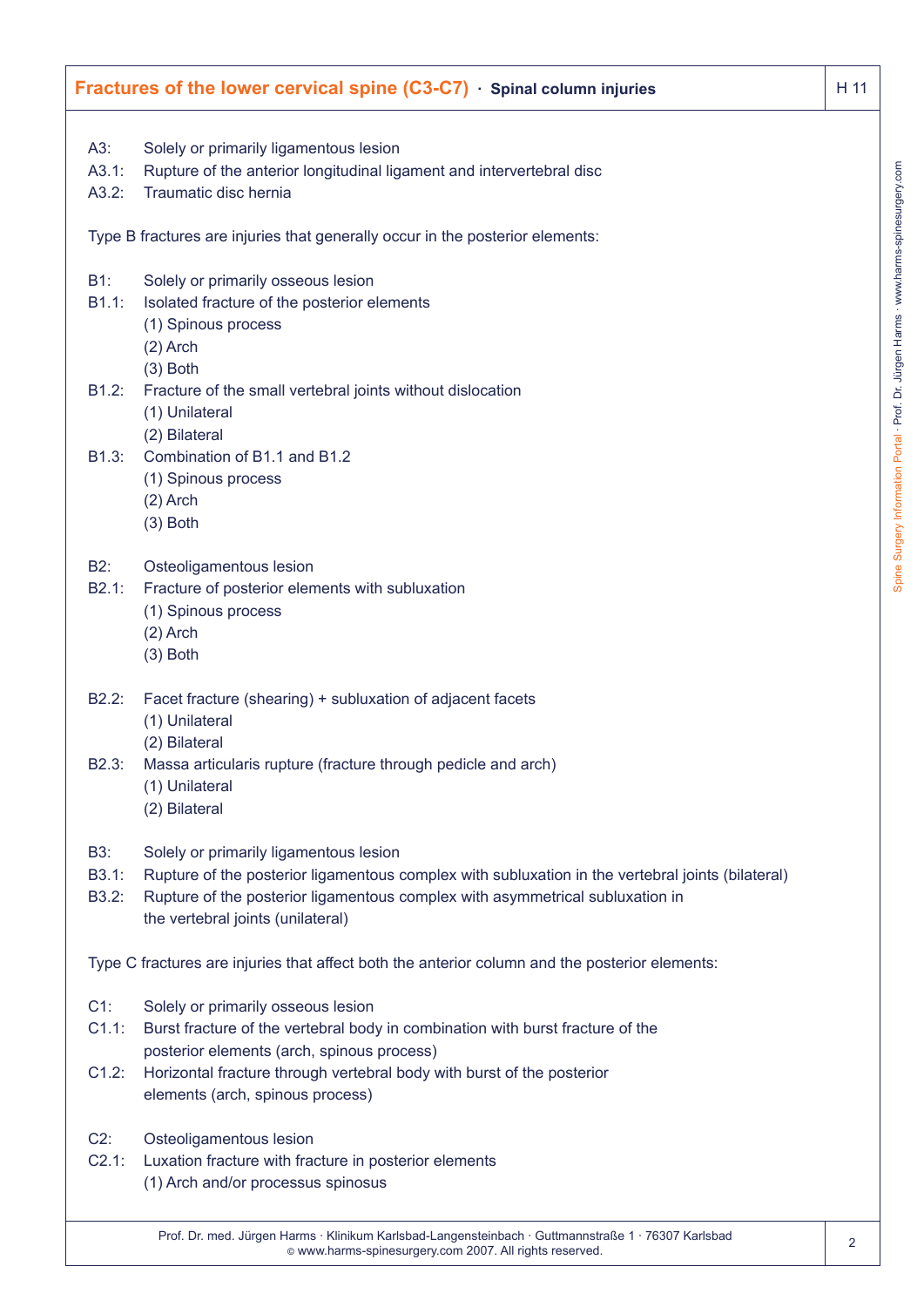# C2.2: Wedge fracture of the vertebra with rupture of the posterior ligament complex C2.3: Vertebral body fracture (fissure in anterior superior portion + posterior fragment with dislocation greater C3.3: Rupture of the disc and dorsal luxation with rupture of the posterior ligamentous complex

## **What symptoms may occur in fractures of the lower cervical spine?**

than 3 mm in the spinal canal) (tear drop fracture)

The following symptoms may be present, depending on the fracture type:

· Pain (local, movement-induced, radiating)

(2) Facet fracture  $(3) (1) + (2)$  combined

(1) Osteoligamentous (2) Solely ligamentous

(1) Osteoligamentous (2) Solely ligamentous

C3: Solely or primarily ligamentous injury C3.1: Solely luxation, unilaterally hooked C3.2: Solely luxation, bilaterally hooked

- · Medullary symptoms with incomplete or complete paraplegia
- · Radicular symptoms
- · Increased neck circumference due to prevertebral internal hemorrhaging
- · Spinal shock
- · Specific symptoms of additional secondary injuries

### **How is the injury diagnosed?**

If a cervical vertebra fracture is suspected, an accident victim must be treated with utmost caution. Examination, positioning, and transport must be carried out safety and gently so as not to provoke any worsening of the initial status.

**Fractures of the lower cervical spine (C3-C7)** · Spinal column injuries **H** 11

The clinical and neurological examinations provide information on:

- · The vertebral height of the injury (reference muscles, reflex status, sensomotor status)
- · Medullary or radicular symptoms
- · Any secondary injuries

Radiological diagnostics are done with conventional x-ray images of the cervical spine in 2 planes, where the cervical spine should be held under gentle tensile traction.

The most important signs of instability in conventional x-ray images are:

- · Segmental sagittal shift
- · Expansion of the intervertebral disc space
- · Subluxation of the facet joints
- · Widening of the prevertebral soft tissue shadow as sign of internal hemorrhaging.
- · Bony detachment of the anterior margin of the vertebra close to the base plate (tear drop sign), indicating discoligamentous instability.

Computer tomography with reconstruction images allows for the precise imaging of the destroyed portion of the vertebra. An MRT scan is a good method of obtaining clear images of existing injuries of the spinal cord, spinal nerves, and ligamentous apparatus.